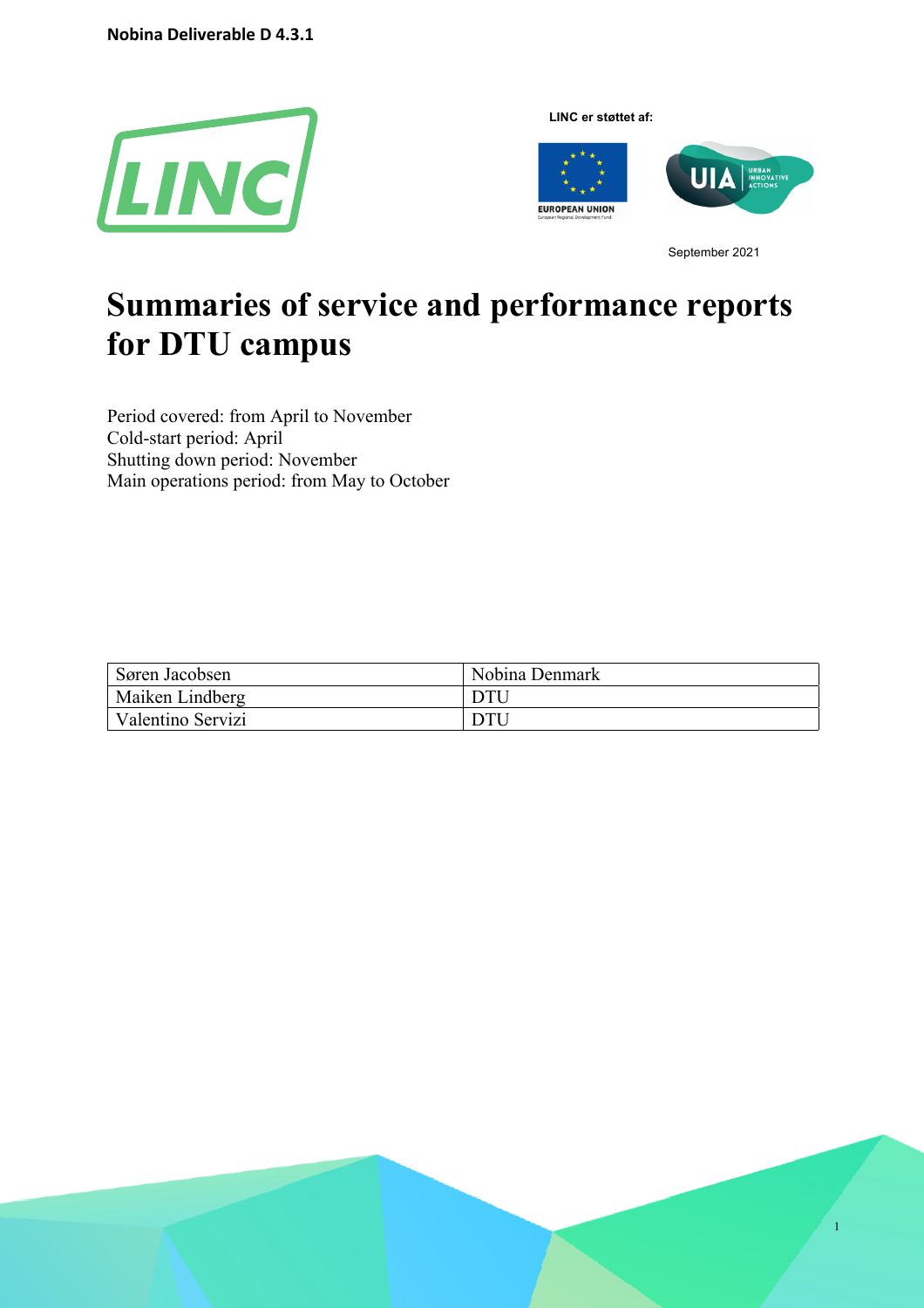**Nobina Deliverable D 4.3.1**



**LINC er støttet af:**



September 2021

| 1           | <b>KEY PERFORMANCE INDICATOR DETAILS</b>                               | 3  |
|-------------|------------------------------------------------------------------------|----|
| $2^{\circ}$ | LINC BUS - PASSENGERS INTERACTIONS                                     | 3  |
| 3           | FREE BOARDING DEBOARDING VS. LINC APP PASSENGERS                       | 4  |
| 4           | <b>BUS OPERATING HOURS</b>                                             | 6  |
| 5.          | <b>EMERGENCY STOPS, AUTONOMOUS DRIVING DISCONNECTION AND ACCIDENTS</b> | 7  |
| 6           | <b>BUSES OPERATIONS MAIN FEATURES</b>                                  | 10 |
|             | <b>OTHER BUS FEATURES</b>                                              | 11 |

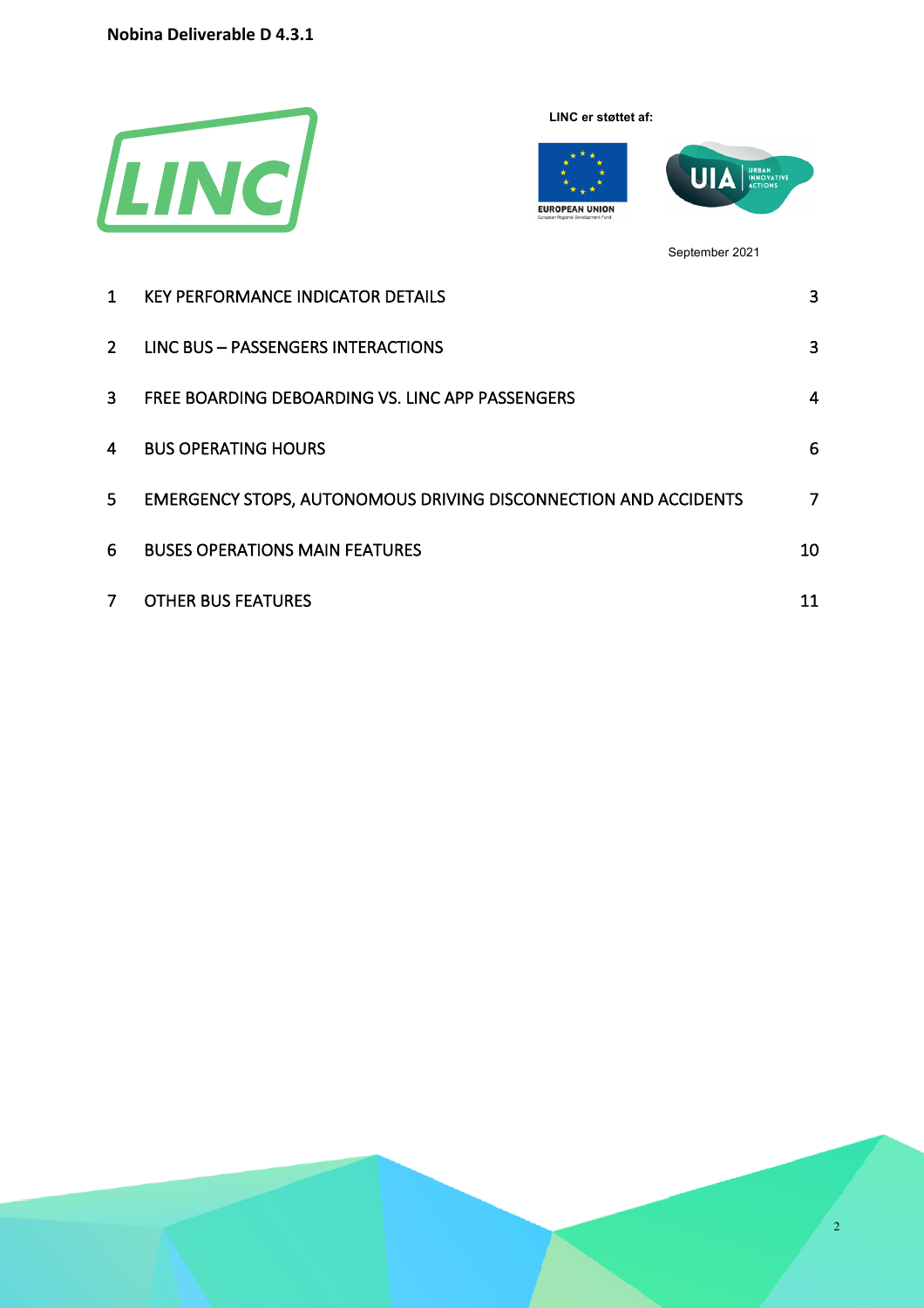



September 2021

## 1 Key Performance Indicator details

Most of the **Key Performance Indicators** (KPI) are computed on daily basis in local time. KPIs include each vehicle, and each test passenger smartphone with LINC App present in the range of 3 km from DTU Building 101. This data is collected to the LINC/IBM database which is designated to its storage, and can be accessed upon request contacting LINC project management.

## 2 LINC Bus – Passengers Interactions





Passengers' population follows a funnel composition. From top to bottom (see Fig. 1 and Table 1):

- **Total free boarding/deboarding**. The top layer identifies free access passengers using LINC service without any need of subscription. For these we count boarding and deboarding. Counting is done daily in each vehicle by Nobina and with assistance from R2P<sup>1</sup>. Boarding and deboarding count does not identify unique users from returning users, nor personnel and stewards boarding and deboarding for any operational reason. People entering the bus for maintenance or for curiosity contribute to the total counts.
- **Total free boarding/deboarding in proximity of bus stops.** To remove the noise of personnel entering the bus for reasons such as maintenance, cleaning, and other interactions on the road, this layer identifies free boarding and deboarding only during operations time, e.g. no weekends, and only in proximity of the bus stops. Therefore, since R2P provides geolocation of each boarding and deboarding, we apply 10m range to these counts and 10m range to the bus stops. Then we pick the subset of counts within the area of interest defined by the intersection of these two ranges.

<sup>&</sup>lt;sup>1</sup> R2P passenger counting  $\omega$  https://www.r2p.com/our-solutions/automatic-passenger-counting/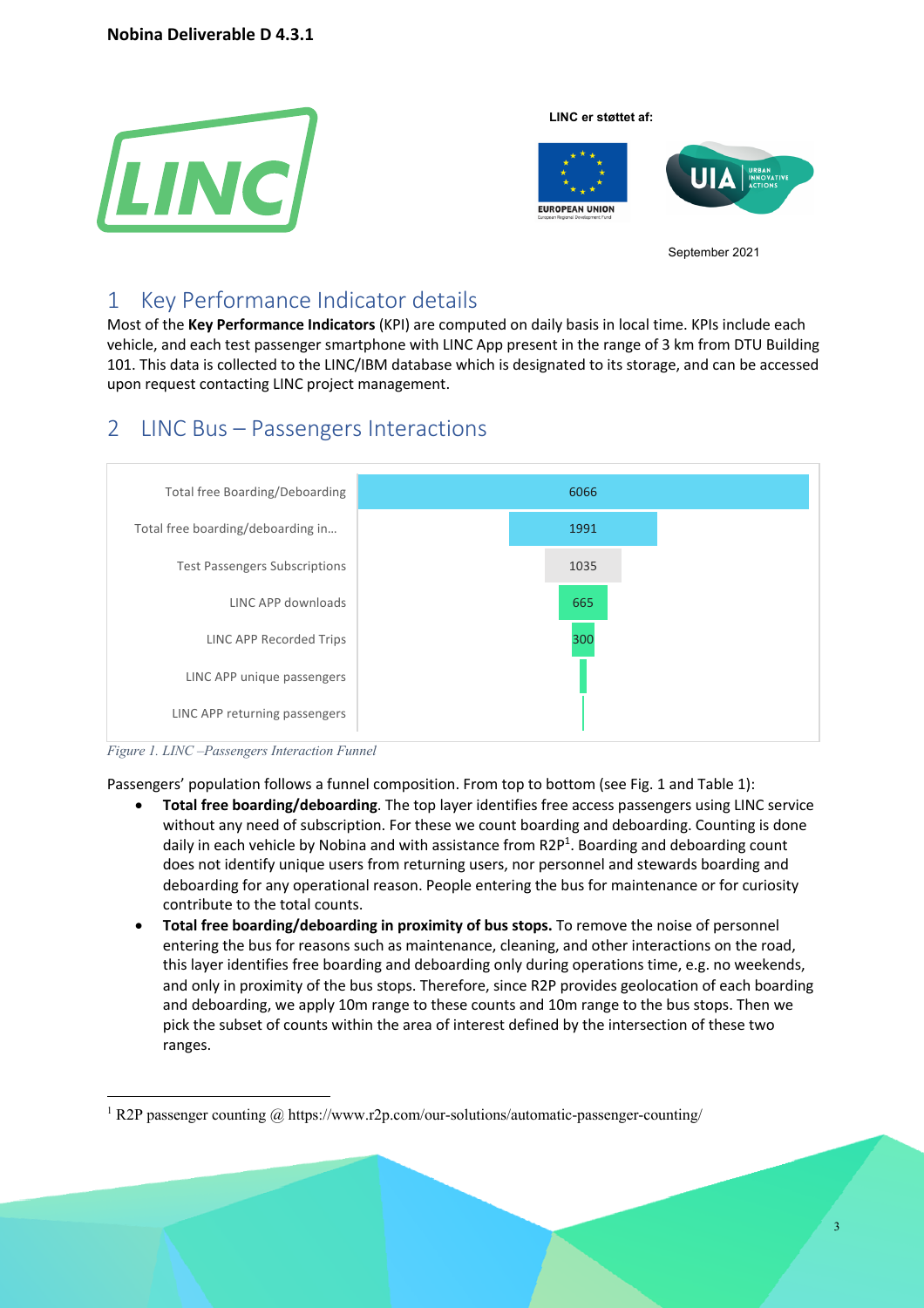



September 2021

- **Test Passengers Subscriptions**. Next, we list the population subscribed within the LINC test passengers. This population does not use necessarily any of LINC Apps. However, LINC Apps require the subscription as LINC test passenger.
- **LINC App Downloads**. Next, we list the LINC app downloads. This population is not necessarily subscribed within the LINC test passengers. The download count includes individuals downloading the LINC App multiple times. This KPI includes both Apple iOS and Android smartphone users.
- **LINC App Recorded Trips**. Next, we list the trips recorded via LINC App. These trips are defined as the GPS segments with continuous logging, and time gap between points < 60 seconds, presenting an independent measure of Bluetooth Signal Strength > -60 decibel
- **LINC App Unique Passengers**. Next, we list LINC unique passengers tracked via LINC App. This is the population traceable on buses through the LINC smartphone sensing platform. For this population is possible to count trips, unique passengers and returning passengers.
- **LINC App Returning Passengers**. The bottom layer identifies LINC returning test passengers, which used the LINC shuttles more than once.

| Total free Boarding/Deboarding                              | 6066  | 100,00% |
|-------------------------------------------------------------|-------|---------|
| Total free boarding/deboarding<br>in proximity of bus stops | 1991  | 32,82%  |
| <b>Test Passengers Subscriptions</b>                        | 1035  | 17,06%  |
| LINC APP downloads                                          | 665** | 10,96%  |
| <b>LINC APP Recorded Trips</b>                              | 300   | 4,95%   |
| LINC APP unique passengers                                  | 97    | 1,60%   |
| LINC APP returning passengers                               | 34    | 0.56%   |

## *Table 1 LINC Passengers Interaction Funnel (May-October)*

\*\* 234 Android, 431 iOS

## 3 Free boarding Deboarding Vs. LINC App Passengers

Fig. 2 depicts the interactions between passengers and LINC buses. Both LINC App recorded trips and free boarding/deboarding counts in proximity of the bus stops show a usage consistent with the campus activities–which is not intense during summer vacations in July. These two perspectives present a positive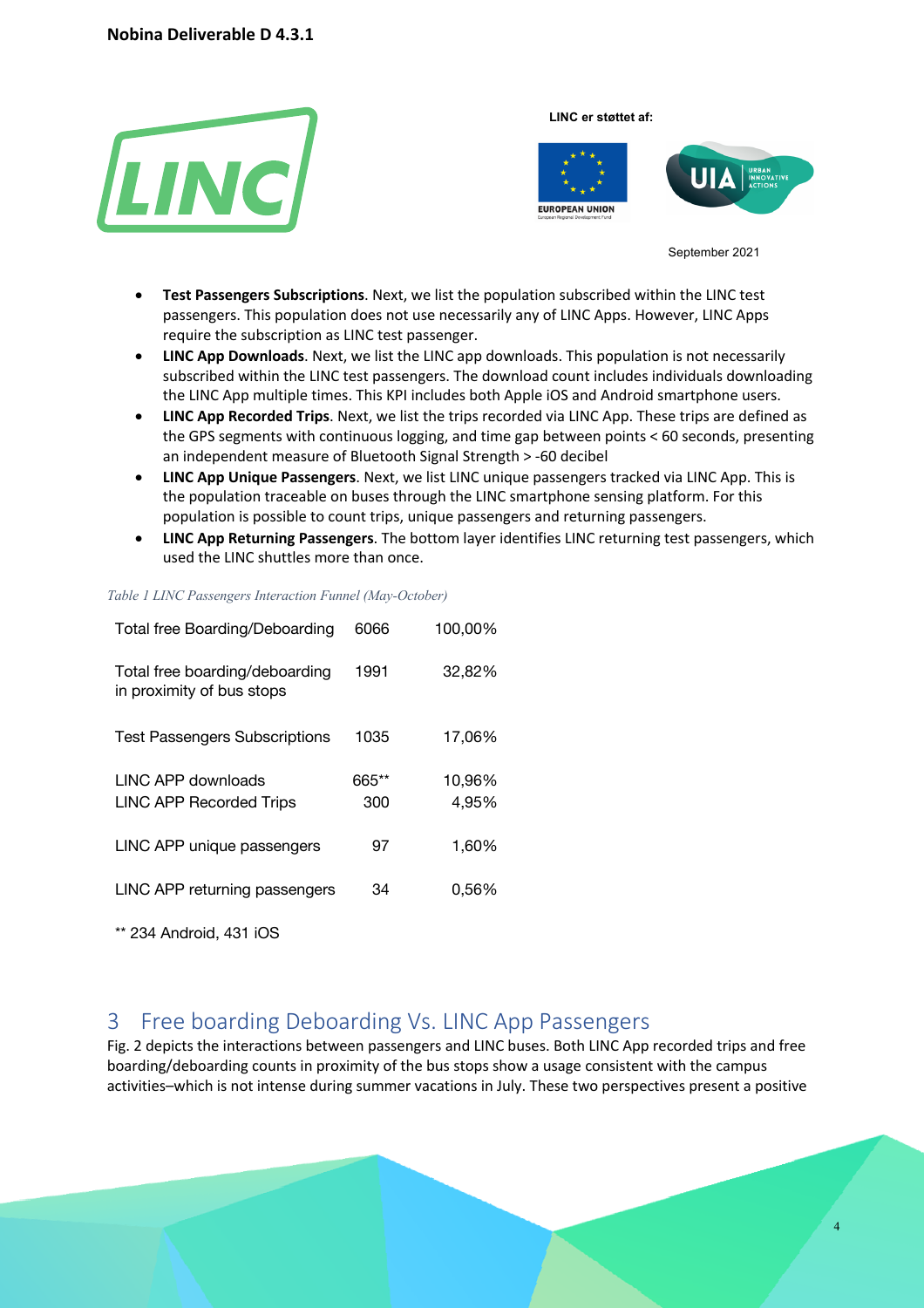

correlation (0,61), and activity peaks consistent with summer vacations in July, where DTU activities on campus are limited.



*Figure 2. Passengers – LINC interactions split by month.*

*Table 2. Passengers – LINC interactions split by month.*

|                                                  | Feature                                                          | May   | June  | July  | August | September | October |
|--------------------------------------------------|------------------------------------------------------------------|-------|-------|-------|--------|-----------|---------|
|                                                  | Trips <sup>***</sup>                                             | 79    | 82    | 24    | 25     | 70        | 20      |
| Count from test                                  | <b>Returning users</b>                                           | 9     | 14    | 5     | 7      | 11        | 5       |
| passengers<br>using LINC App                     | <b>Unique users</b>                                              | 22    | 29    | 7     | 13     | 20        | 15      |
|                                                  | interactionTime (hours)                                          | 38,27 | 38,74 | 14,04 | 5,65   | 28,59     | 4,19    |
|                                                  | Sum of Boarding in<br>proximity of bus stops                     | 398   | 358   | 325   | 317    | 282       | 153     |
| <b>Count from</b><br>device insalled<br>on Buses | Sum of Deboarding in<br>proximity of bus stops                   | 462   | 381   | 317   | 382    | 310       | 143     |
|                                                  | Avg Boarding/Deboarding<br>in proximity of bus stops<br>$\cdots$ | 430   | 370   | 321   | 350    | 296       | 148     |
|                                                  | <b>Std Boarded/Deboarded</b><br>in proximity of bus stops        | 45    | 16    | 6     | 46     | 20        | 7       |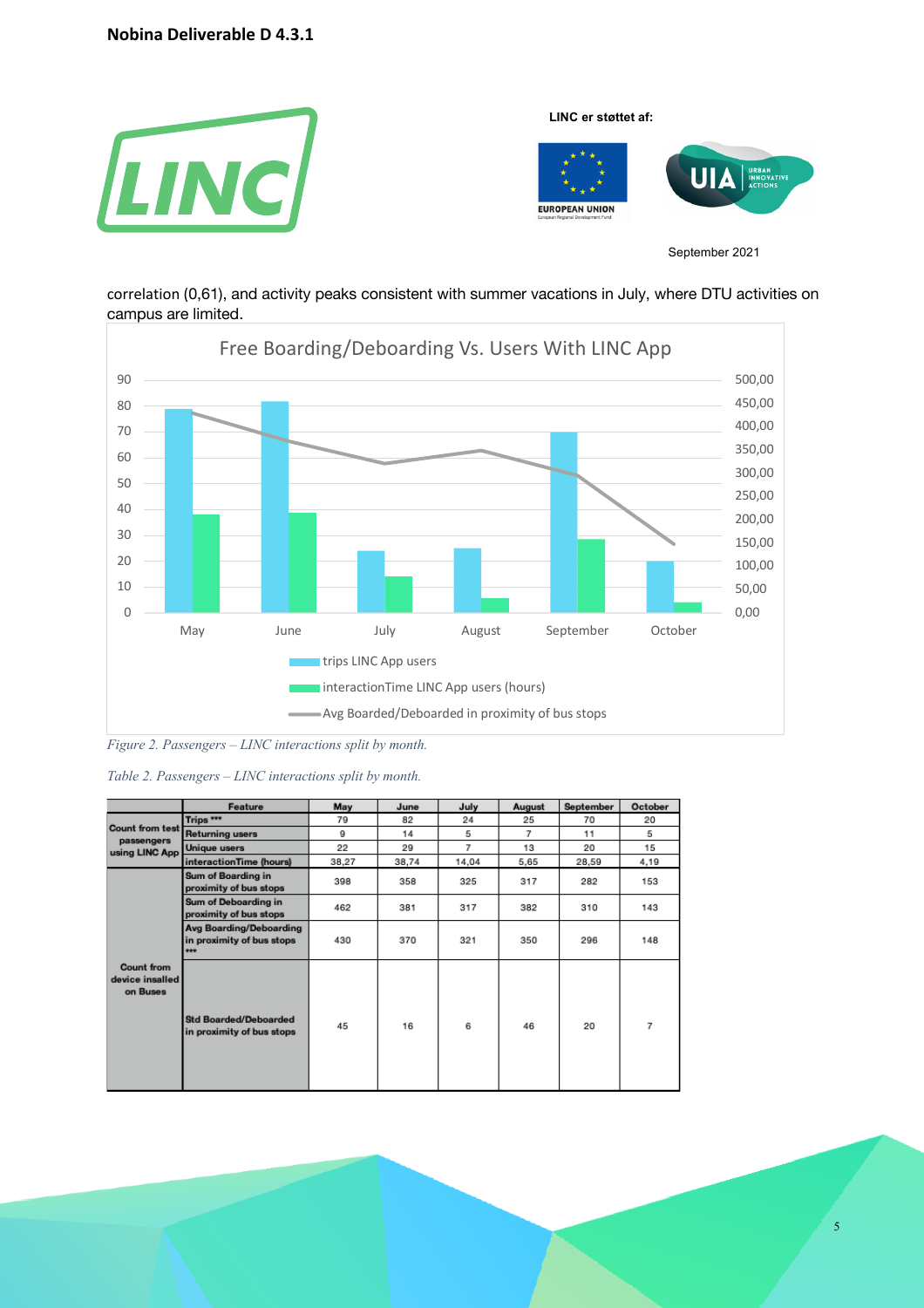



September 2021

## 4 Bus Operating Hours

Operating hours is registered and summed by Nobina and is included in the Summaries of service and performance reports af DTU. Service level of operation is measured by Nobina on a monthly level. Fig. 3 depicts the comparison between LINC Target, Planned, Operations and Operators hours. Unlike Tab. 3, the account in Fig. 3 includes the service cold start and the shutdown periods. We see that Planned hours are approximatively 33% more than Operation hours. This indicates that the LINC service has been subject to challenges preventing to effectively turn the plans into operations. Operators' hours reflect the same trend.

- **Time in operation:** Hours in operation at DTU site.
- **Planned hours:** Hours of operations planned.
- **LINC Target hours:** Hours of operations to be delivered as for LINC project agreement.
- **Operator hours:** Hours of accounted for personnel attached to LINC operations at DTU.
- **Service level of operation:** comparing completed bus operation in relation to scheduled.
- **Difference between planned end effective operations:** comparing completed bus operation in relation to the plan.



*Figure 3.Total operation hours including cold start (April) and shut down (November) periods.*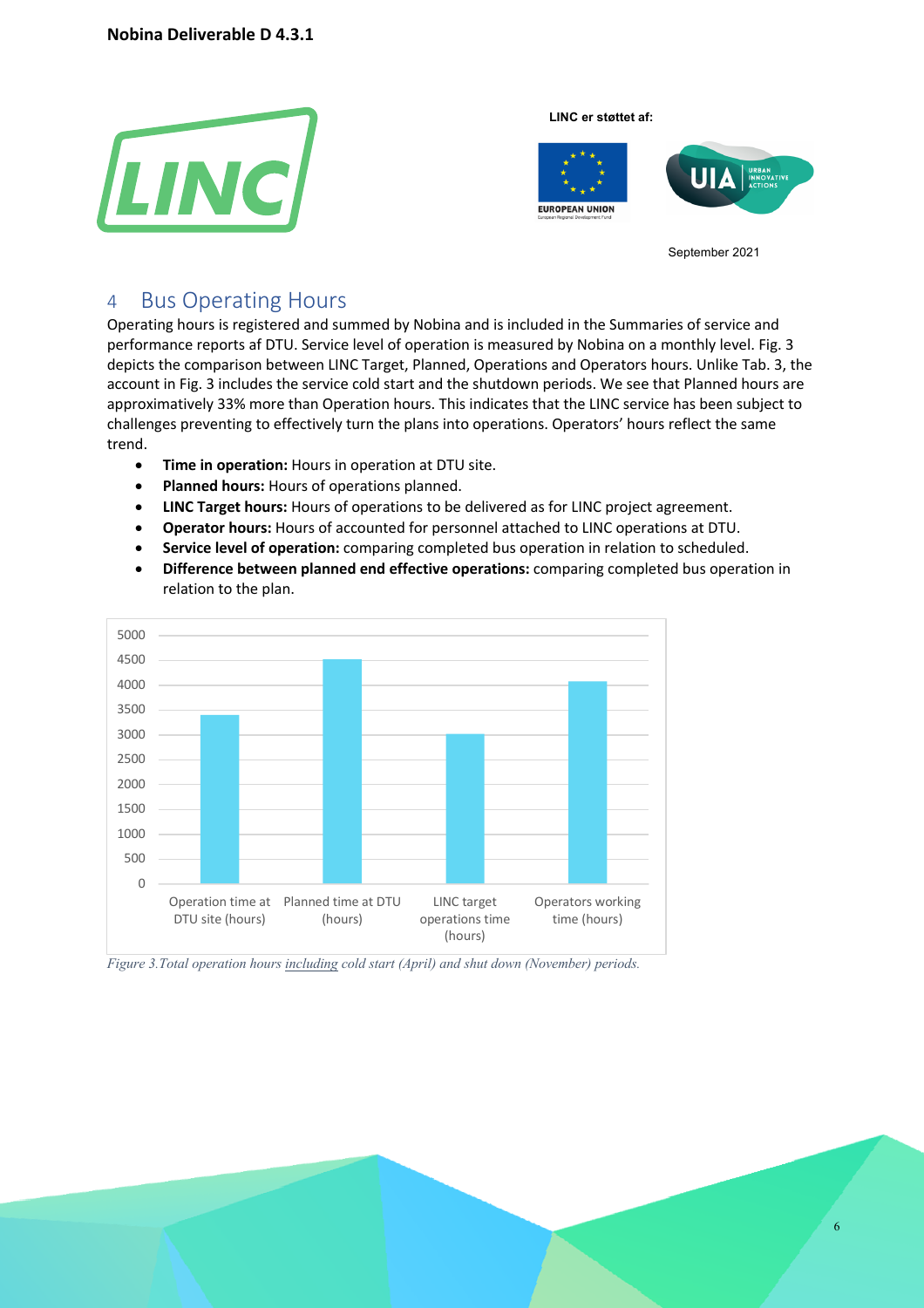

**LINC er støttet af:**



September 2021

| Feature                                                             | May      | June   | July   | August | September | October |
|---------------------------------------------------------------------|----------|--------|--------|--------|-----------|---------|
| Hours in operation at DTU<br>site (hours)                           | 385,00   | 501,00 | 455,00 | 531,00 | 399,00    | 503,00  |
| Planned hours af DTU                                                | 374,40   | 608,77 | 713,45 | 733,92 | 713,42    | 713,42  |
| <b>LINC target hours</b>                                            | 380,63   | 440,73 | 440,73 | 440,73 | 440,73    | 420,70  |
| <b>Operator hours</b>                                               | 467,00   | 741,80 | 690,80 | 491,53 | 379,00    | 645,00  |
| Difference between<br>Planned and effective **                      | $-10,60$ | 107,77 | 258,45 | 202,92 | 314,42    | 210,42  |
| Service level of operation<br><b>Planned vs. Operation</b><br>hours | 102,75   | 82,35  | 63,72  | 72,40  | 55,95     | 70,45   |
| Service level of operation<br>according to LINC target              | 1,01     | 1,14   | 1,03   | 1,21   | 0,91      | 1,19    |

*Table 3. Total operation hours excluding cold start (April) and shut down (November) periods.*

## 5 Emergency Stops, Autonomous driving disconnection and Accidents

The following Fig. 4 and 5 show the breakdown of the reasons for autonomous driving disconnection for the three buses, organized by month. Fig. 4 shows the total counts, while Fig. 5 shows the counts per 100km. In October, Fig. 4 shows a consistent increase of disconnections due to obstacles. In the same period the personnel reported problems with the leaves falling from the trees, triggering buses emergency stops. In July, August and September, Fig. 5 shows anomalous platform and manual disconnections per 100km. In the same period, only two buses could operate and the third had mechanical problems. The anomaly is consistent with the very high number of disconnections that the bus under maintenance recorded in the short test trips, necessary to find and fix the problem.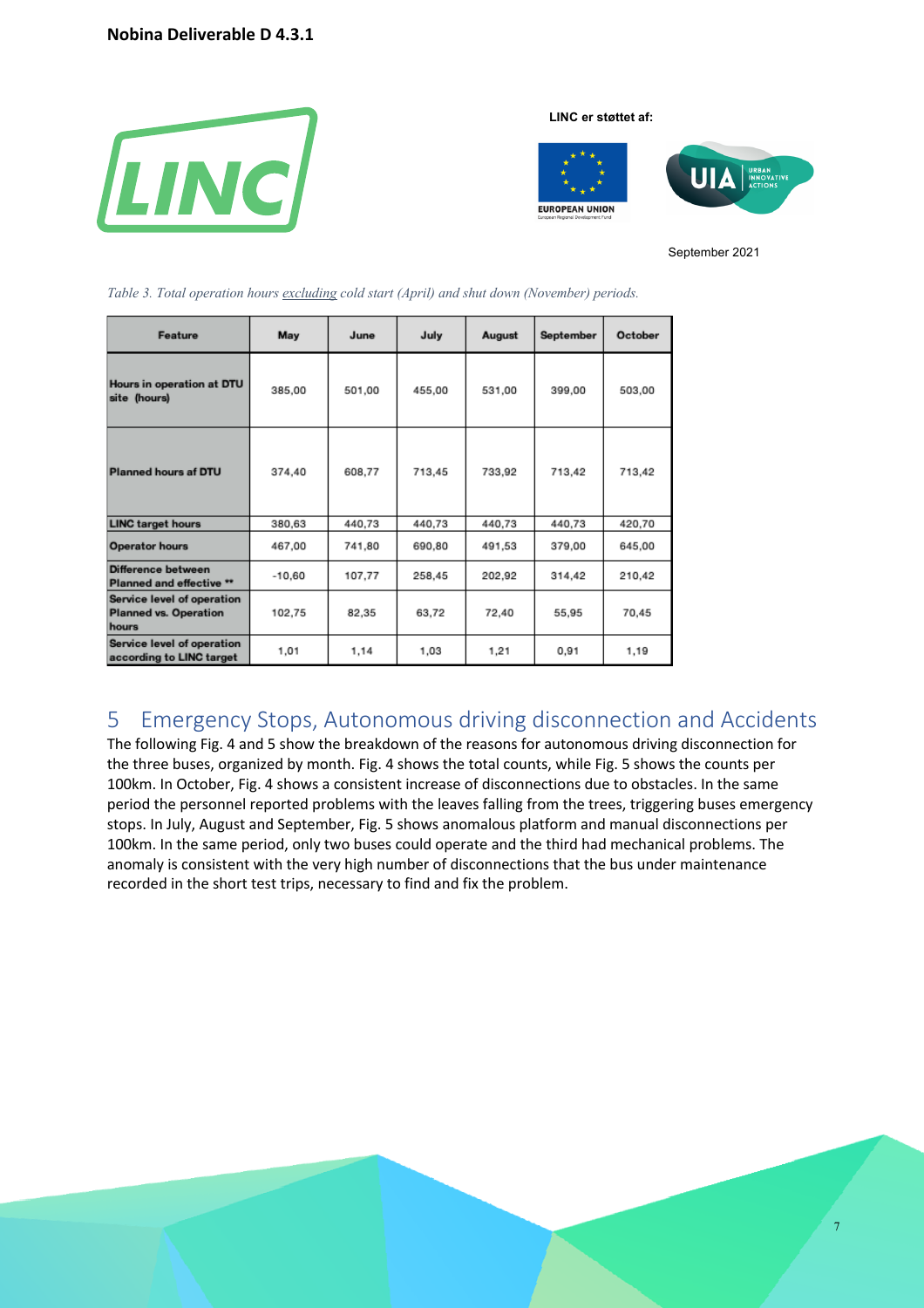



*Figure 4. Disengagement Reason whenever there is a problem with the vehicle – number of events*



*Figure 5. Disengagement Reason whenever there is a problem with the vehicle – Number of events per 100km of operations* 

- **Obstacle:** Obstacle detection.
- **Button:** Button pressed by operator
- **Platform:** Platform problem
- **Unknown:** Unknown cause.

• **Navigation Software:** Navigation software disengagement.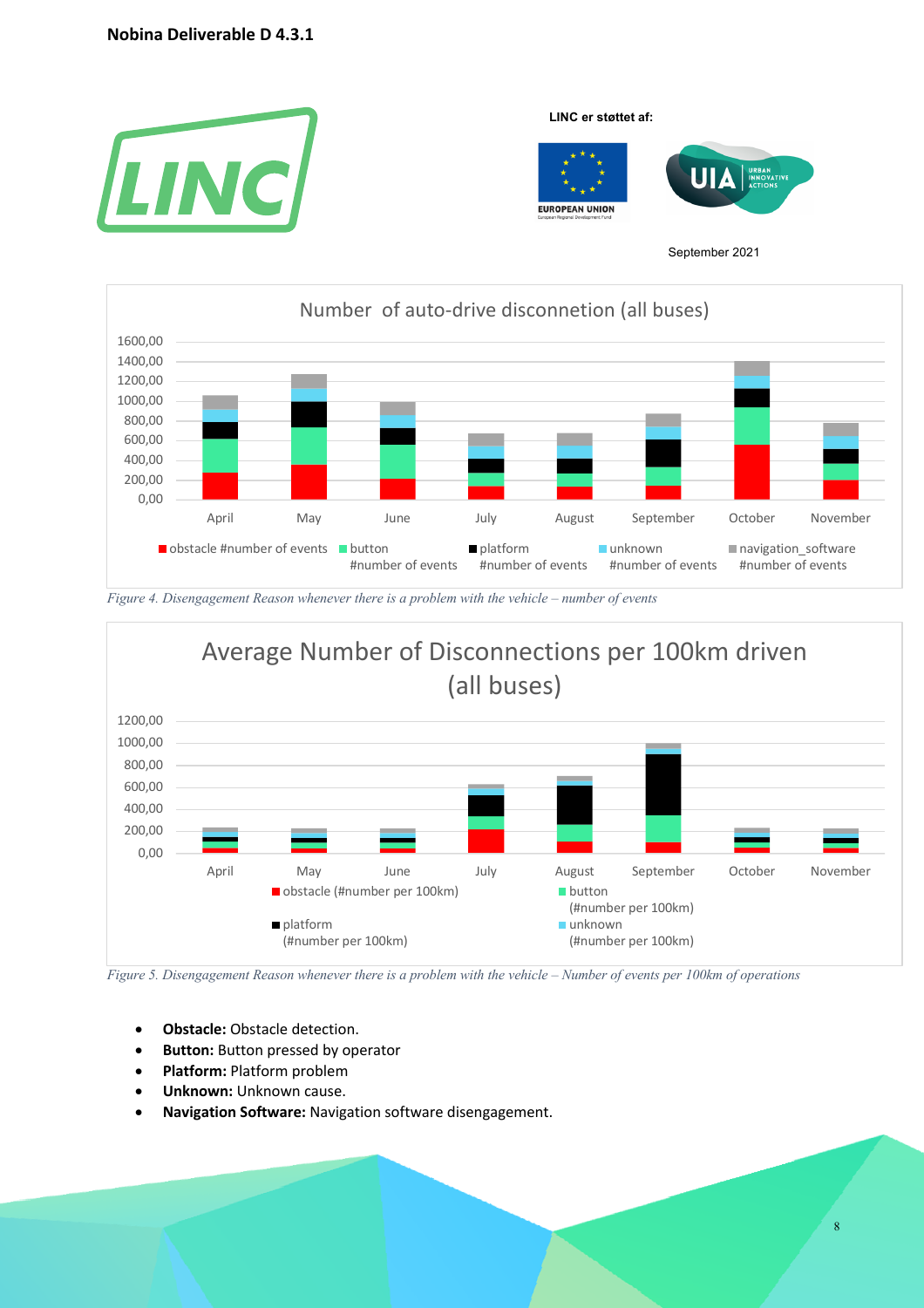



September 2021

- **Total disentanglements:** Sum of all disentanglements.
- **Accidents with other vehicles on the road:** Number of accidents with any vehicle or pedestrian circulating on the road.
- **Reported Incidents with injured passenger:** Number of incidents involving any type of injuries and passengers.

| Feature                                              | May  | June | July | August | September | October |
|------------------------------------------------------|------|------|------|--------|-----------|---------|
| Obstacle<br>#number of events                        | 362  | 219  | 142  | 133    | 147       | 563     |
| <b>Button</b><br>#number of events                   | 372  | 342  | 134  | 137    | 187       | 375     |
| <b>Platform</b><br>#number of events                 | 264  | 169  | 140  | 152    | 281       | 193     |
| <b>Unknown</b><br>#number of events                  | 130  | 129  | 129  | 128    | 129       | 130     |
| Navigation_software<br>#number of events             | 146  | 133  | 128  | 128    | 130       | 146     |
| <b>Total disentaglements</b><br>#number of events ** | 1274 | 992  | 673  | 678    | 874       | 1407    |

#### *Table 4. Number of emergencies stops, by cause and by month*

*Table 5. Number of emergencies stops per 100 km, by cause and by month*

| Feature                                                | May | June | July | August | September | October |
|--------------------------------------------------------|-----|------|------|--------|-----------|---------|
| Obstacle<br>(#average per 100km)                       | 49  | 47   | 220  | 107    | 107       | 54      |
| <b>Button</b><br>(#average per 100km)                  | 49  | 52   | 118  | 159    | 241       | 49      |
| Platform<br>(#average per 100km)                       | 46  | 44   | 194  | 352    | 558       | 44      |
| <b>Unknown</b><br>(#average per 100km)                 | 43  | 43   | 55   | 43     | 46        | 43      |
| Navigation_software<br>(#average per 100km)            | 43  | 43   | 43   | 43     | 49        | 43      |
| <b>Total disentaglements</b><br>(#average per 100km) * | 229 | 228  | 630  | 703    | 1001      | 233     |

*Table 6. Accidents on the road and incidents with injuries*

| <b>Accidents with other</b><br>vehicles on the road   | 0.00 | 0.00 | 0.00 | 0.00 | 0.00 | 0.00 |
|-------------------------------------------------------|------|------|------|------|------|------|
| <b>Reported Incidents whith</b><br>injured passengers | 0.00 | 2.00 | 0.00 | 0.00 | 0.00 | 0.00 |

Table 6 reports 2 accidents (material and personal) injuries or near misses:

8/6-2021 (11:45): A shuttle performs a sudden emergency stop, possibly due to a bird trigging sensor. This result in an operator falling inside the shuttle. The operator hits his chest on a seat and also experience injury to his left arm and leg, resulting in minor bodily injury (bruises etc.).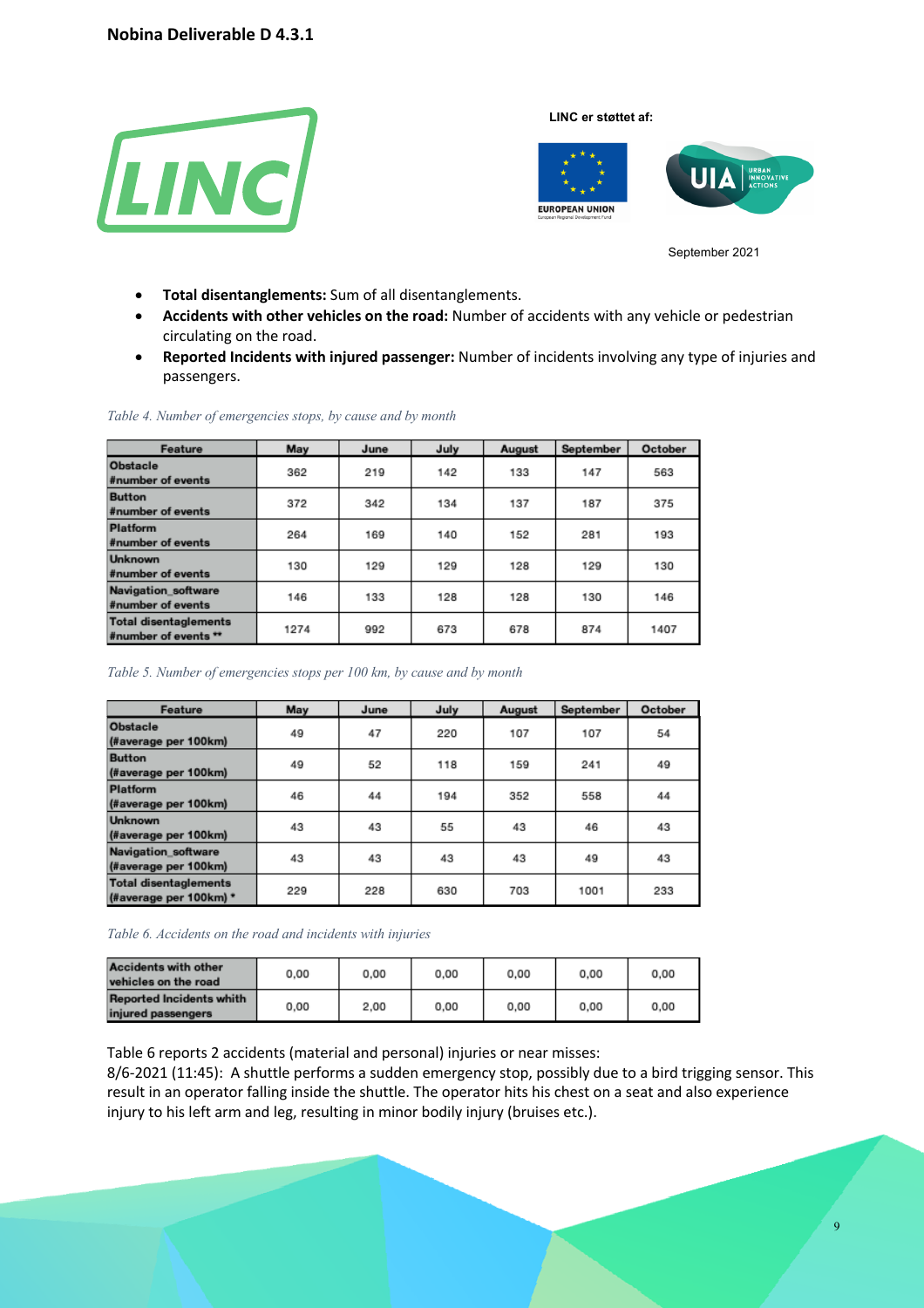

30/6-2021 (between 13:15 – 13:30): Shuttle 055 performs a sudden emergency stop due to heavy rain trigging sensors. This result in a customer falling inside the shuttle. No body injury is reported.

No accidents with other vehicles or pedestrians on the road were recorded.

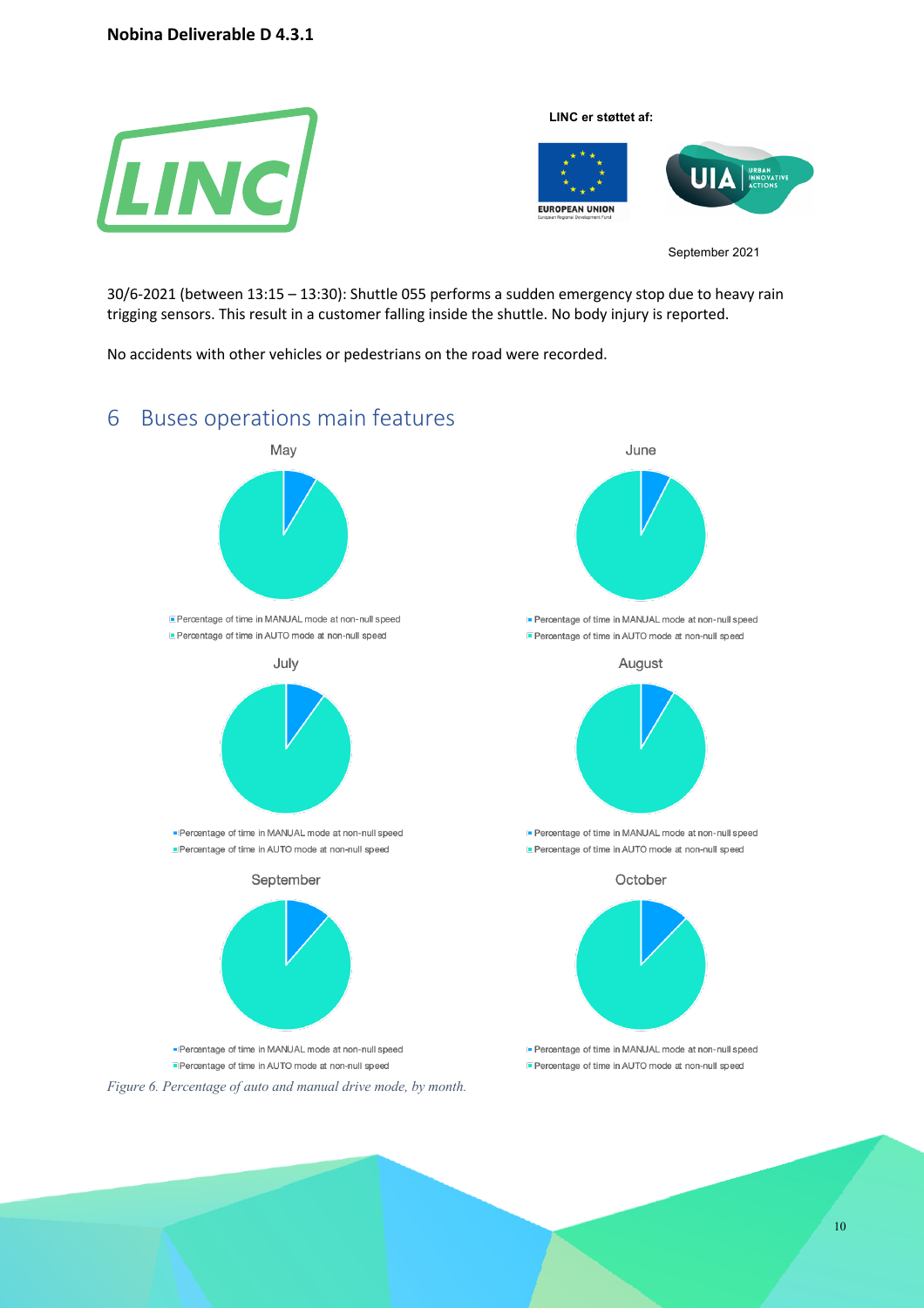



September 2021

- **Average Emergency Stops in AUTO:** Number of emergency stop events occurring in AUTO mode when the vehicle speed is greater than 0km/h.
- **Average Commercial Speed:** Average speed of the vehicle in km/h when the doors are closed.
- **Average Speed:** Average speed of the vehicle in km/h.
- **Max Speed in AUTO:** Maximum speed of the vehicle reached in AUTO mode in km/h.
- **Driving Mode Split:** Percentage of time for each driving mode (AUTO or MANUAL) regarding the vehicle's connection time.
- **Driving Mode Split at non-null Speed:** Percentage of time for each driving mode (AUTO or MANUAL) at non-null speed regarding the vehicle's connection time.
- **Gross Distance Covered:** Km driven by bus, total, and average per bus.

#### Feature May June July September October August Average emergency stops 11.10 8,40 7.60 9,20 5,30 14,40 in AUTO mode per day Average speed per day 5,20 5,40 5,10 4,40 4,10 4,30 (km/h) Average commercial 5,60 5,90 5,70 5,00 4.70 4.70 speed per day (km/h) Maximum speed in AUTO 15,20 15,30 15,30 15,30 15,30 15,70 mode (km/h) Percentage of time in 75,60 78,20 77,60 67,60 65,60 67,20 **AUTO** mode Percentage of time in **AUTO** mode at non-null 91,50 92,50 90.10 88,60 91.00 87,80 speed **Gross Distance Covered** 801 1696 1352 578 1517 882 **BUS 053 (km) Gross Distance Covered** 817 1504 2047 683 726 1235 **BUS 055 (km) Gross Distance Covered** 1308 784 3 3 10 1268 **BUS 056 (km) Total Gross Distance** 2927 3984 3401 1264 2253 3385 Covered (km) **Averag Gross Distance** 976 1328 1134 421 751 1128 Covered per bus (km) \*

#### *Table 7. Buses operations main features*

## 7 Bus consumption features

- **Battery Consumption:** Battery consumption of the vehicle in kWh.
- **Battery temperature:** Average battery temperature in °C.
- **Cabin temperature:** Average cabin temperature in °C.
- **Outside temperature:** Average outside temperature in °C.
- **Average Ramp Activations:** Number of engagements of ramp for wheelchair.